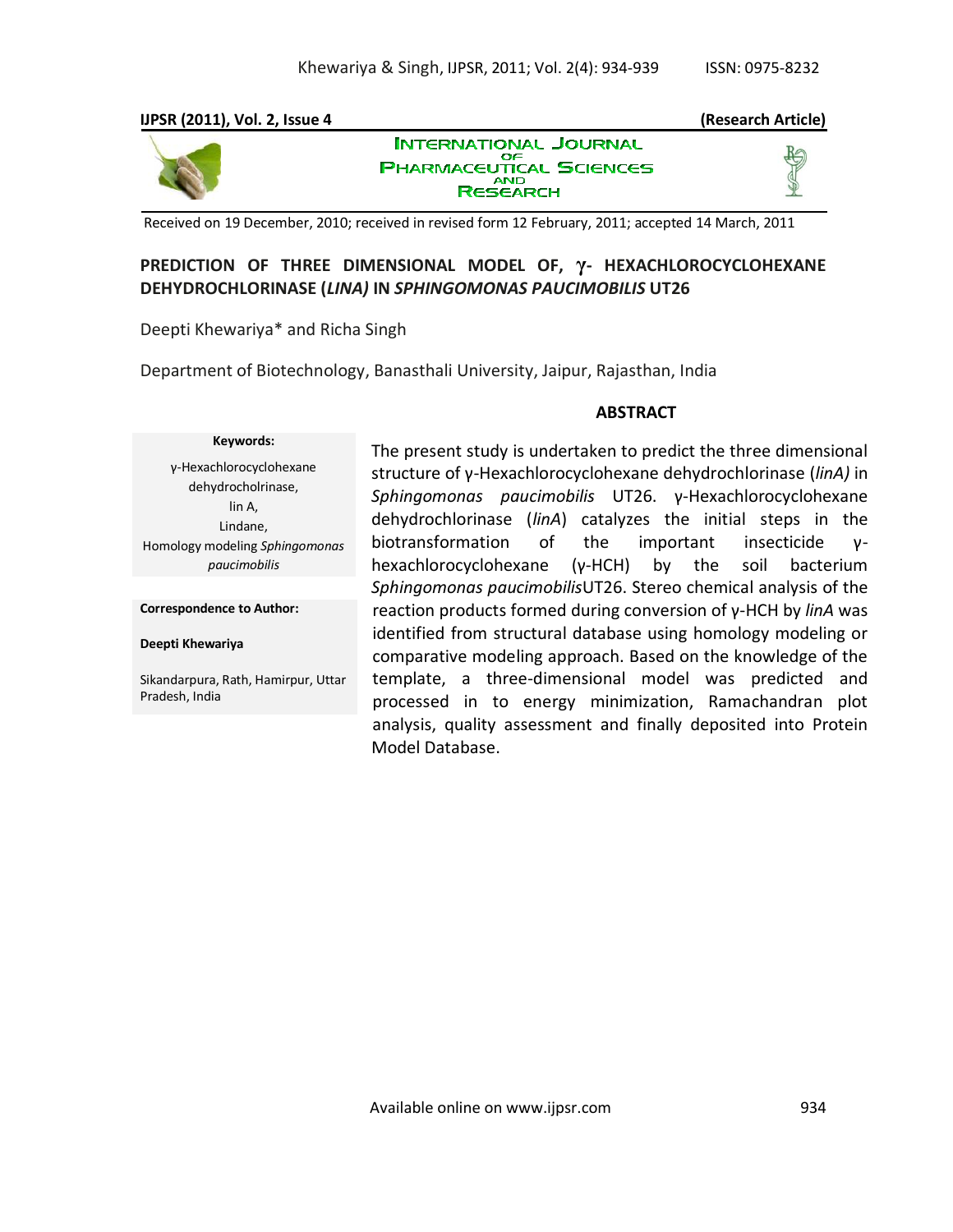**INTRODUCTION:** γ-Hexachlorocyclohexane (γ-HCH; also called γ-BHC and lindane) is a highly halogenated organic insecticide that has been used worldwide. Due to its toxicity and long persistence in soil, most countries have prohibited the use of γ-HCH. However, many contaminated sites remain throughout the world. Moreover, some countries are presently using γ-HCH, mainly for economic reasons, so new sites are continually being contaminated  $^{1}$ .

*Sphingomonas* (formerly *Pseudomonas*) *paucimobilis* UT26 is a unique microorganism that utilizes γ-HCH as its sole source of carbon and energy under aerobic conditions  $^2$ . The four genes of *Sphingomonas* are *linA*, *linB*, *linC*, and *linD*, the products of which are involved sequentially in the degradation of γ-HCH in UT26<sup>3</sup>. Three of them encode different types of dehalogenases: dehydrochlorinase, halidohydrolase, and reductive dehalogenase. Among them, γ-Hexachloro cyclohexane dehydrochlorinase (*linA)* encodes an enzyme that catalyzes a unique dehydrochlorination reaction whose mechanism is still unknown<sup>4</sup>.

In this study, our aim was to derive a model of the tertiary structure of *linA* by using simple template and a model evaluation through a comparative modeling approach.

# **MATERIALS AND METHODS:**

**Retrieval of γ-Hexachlorocyclohexane dehydro chlorinase (***linA)* **Protein Sequence:** The protein sequence of γ-Hexachlorocyclohexane dehydro chlorinase (*linA*) was retrieved from the NCBI and taken as target sequence. The main reason for choosing this protein was that it is involved in the early steps of  $\gamma$ -HCH degradation  $^4$ .It was innate that the three-dimensional structure of this protein was not available in any three-dimensional structural databases. Hence, the current study of developing the three- dimensional structure of γ-

Hexachlorocyclohexane dehydrochlorinase (*linA*) was carried out.

**Selection of Structural Template:** An effort was made to find an appropriate structural homolog or template for the modeling of the γ-Hexachlorocyclohexane dehydrochlorinase (*linA*). In the beginning, a structural template was obtained from Protein BLAST <sup>5</sup> and Protein Data Bank <sup>6</sup> was used as reference database to identify the closely related sequences.

**Target- Template Alignment:** The protein sequence of γ-Hexachlorocyclohexane dehydrochlorinase (*linA*) was aligned with the corresponding template by using align-2D module in MODELLER 9V2 $<sup>7</sup>$  which</sup> required two files: a file containing target sequence in PIR format and another file containing structural coordinates of template. This step was essential to identify the common conserved residues or active residues present in both the sequences.

**Model Building:** MODELLER 9V2 was used to envisage the three-dimensional structure of γ-Hexachlorocyclohexane dehydrochlorinase (*linA*) based on satisfaction of spatial restraints. It is a python script based program used to predict the three dimensional model from single template.

**Model Evaluation:** Once target-template alignment was completed, a three dimensional structure of γ-Hexachlorocyclohexane dehydrochlorinase (*linA*) was predicted. Five sets of models were generated by satisfaction of spatial restraints. The restraints include distance and dihedral angles for the backbone and side chains.

The value of DOPE score for five models was -13817.35059, -13817.35059, -13880.77148, - 13545.13086, and -13890.94824. The 5<sup>th</sup> model was selected due to lowest DOPE score value  $7$ . Refined model was subjected to a series of tests for testing its internal stability and reliability. Backbone conformation of the refined model was assessed by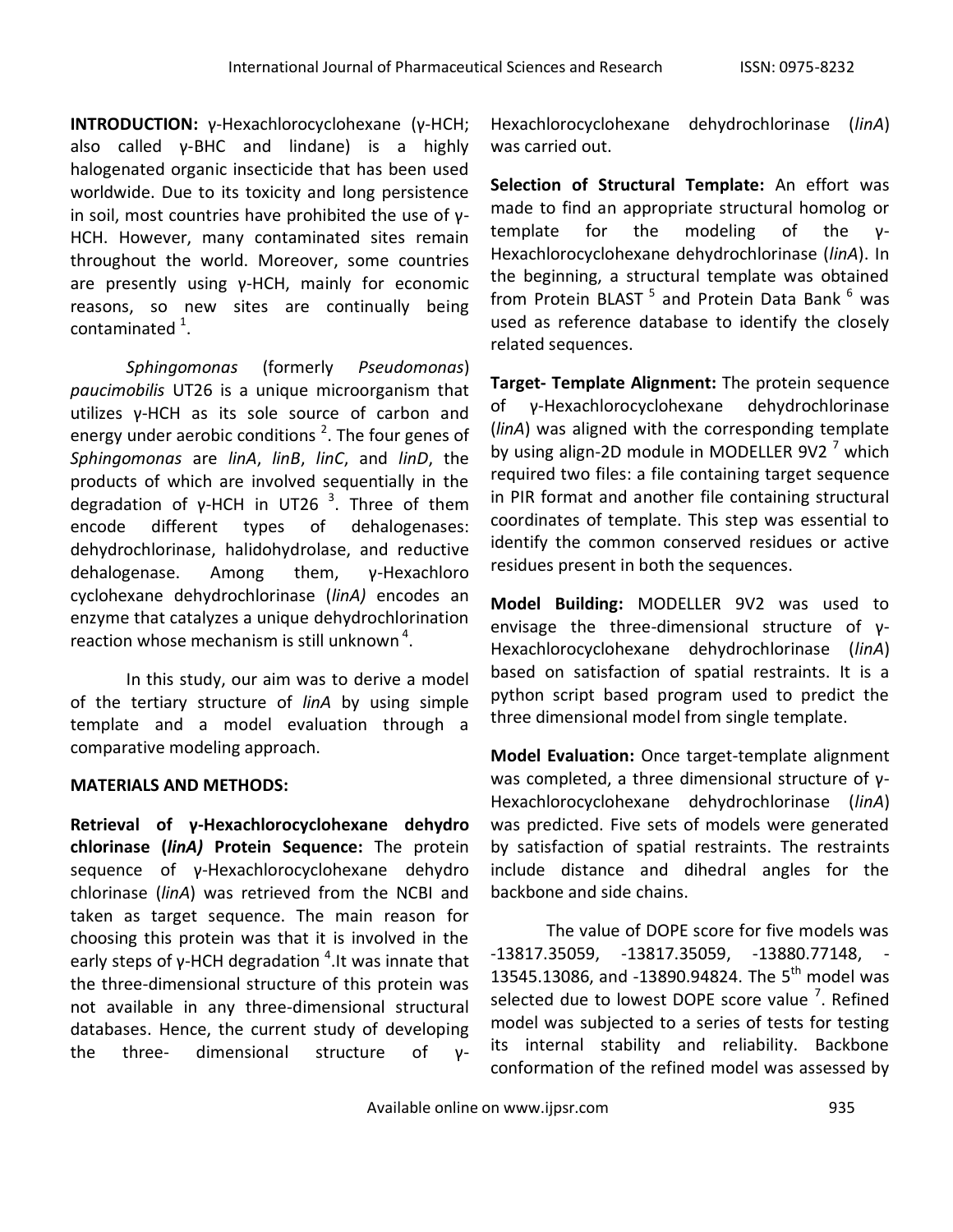the examination of the Psi/Phi Ramachandran plot obtained from RAMPAGE web server <sup>8</sup>. Harmony web server  $9$  was also used which examines the compatibility between the sequence and the structure of a protein by assigning scores to individual residues and their amino acid exchange patterns after considering their local environment.

**RESULTS AND DISCUSSION:** An evaluation of the refined model involved two independent tests. The first test was to compare the residue backbone conformations in our refined model with the preferred values obtained from Protein Data Bank of known structures. The results of RAMPAGE web serve explored that 98% residues of refined model of γ-Hexachlorocyclohexane dehydrochlorinase (*linA*) were found to be in the most favoured region of the Ramachandran Plot (see **Figure 1 and 2**) which is more than the cut-off value of 96.1% in most of the reliable models <sup>8</sup>. The stereo chemical quality of the predicted model was found to be acceptable and low percentage of residues having phi/psi angles in the outlier region.

The second test was carried out by using HARMONY web server (http://caps.ncbs.res.in /harmony/) to check the quality of the models that examines the compatibility between the sequence and the structure of a protein by assigning scores to individual residues and their amino acid exchange patterns after considering their local environment<sup>9</sup>. Here misfolds and folds with elaborate regions of errors can be identified by plotting the scores of the query protein structure against a calibration plot. Protein with misfold regions will have significantly low harmony score and fall well below the straight fit line. The result explored from the HARMONY server is shown in **figure 3** from which it is clear that the structure is acceptable.



**FIG. 1: PROTIEN STRUCTURE QUALITY**

Available online on www.ijpsr.com example on the same of the same of the same of the same of the same of the s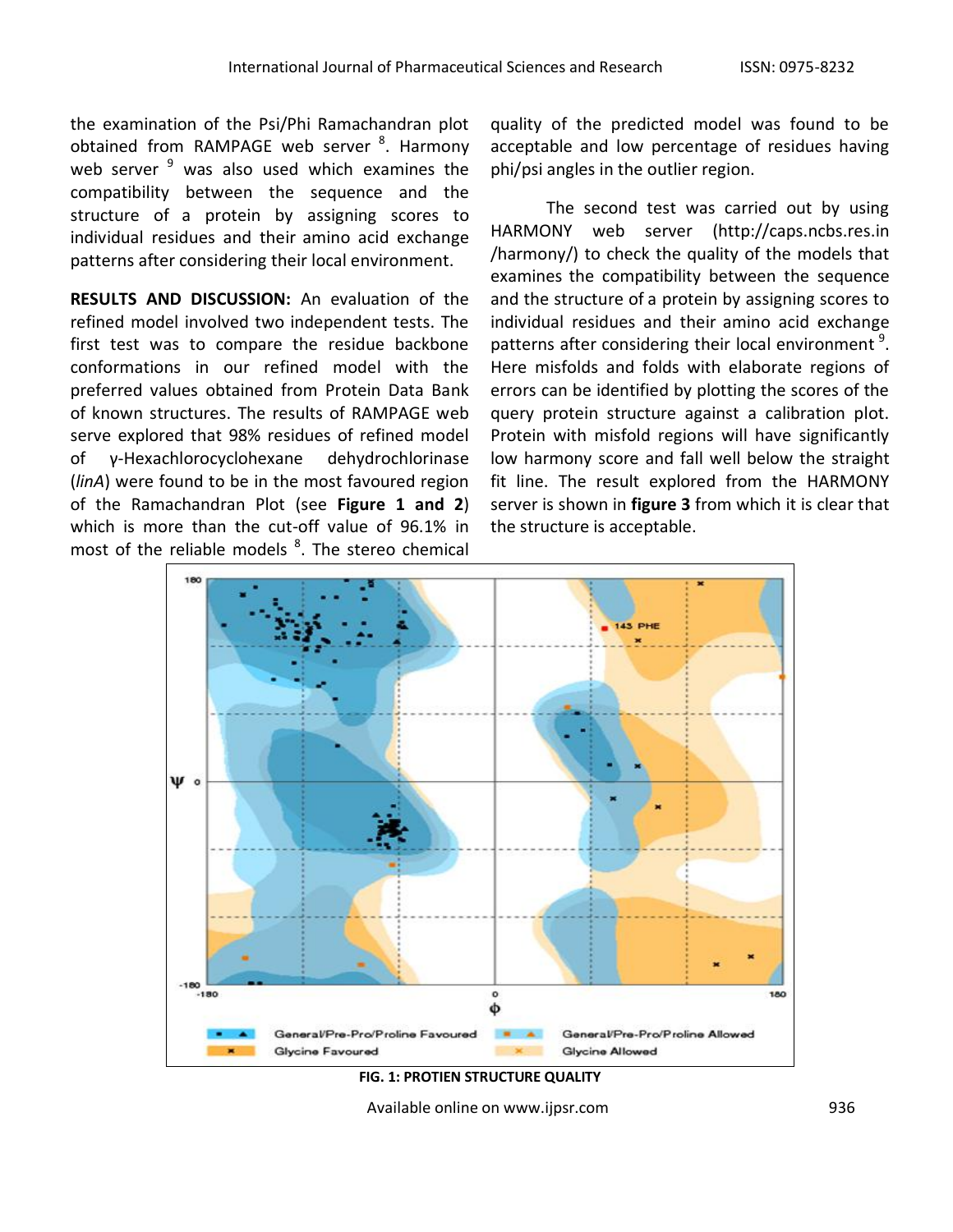







Available online on www.ijpsr.com example and the set of the set of the set of the set of the set of the set o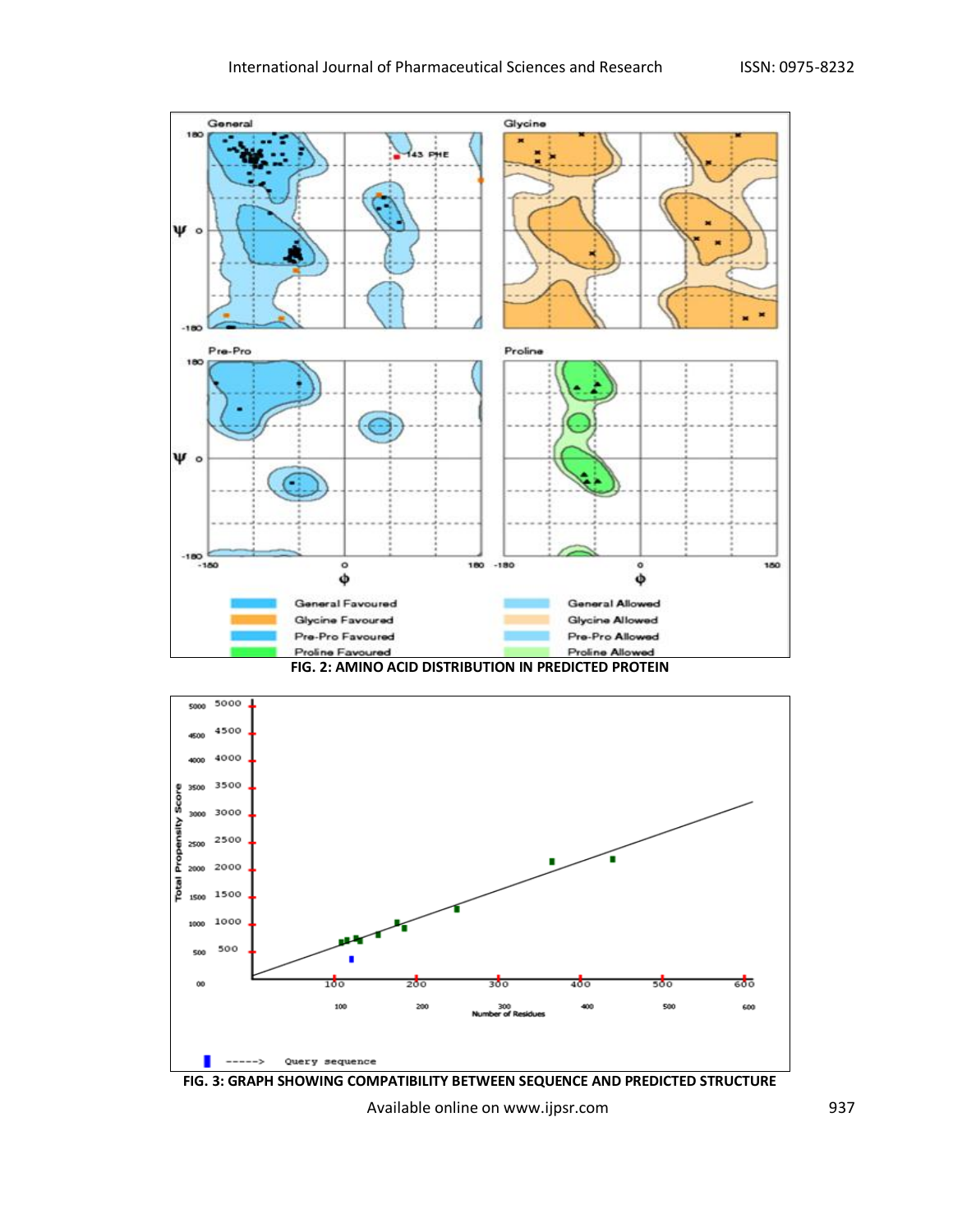The result explored from the HARMONY server is shown in **figure 3** from which it is clear that the structure is acceptable. Again the graph represented in **figure 4** provides the smoothened scores between query sequence in comparison to the reverse sequence. The reverse sequence and its scores are used as a control to identify local errors in the proposed protein model. Regions where the reverse sequence acquire better substitution score could indicate possible local errors. The predicted structure designated acceptable local error. At last the predicted model was submitted to PMDB (protein model database) server and its PMDB id is pm0076004.The predicted model is given below. **Figure 5** shows the predicted model of *lin-A*  submitted to the PMDB sever and the evaluation methods of this protein structure indicate that the predicted structure is good and acceptable.



**Green- Query sequence; Red- Reverse sequence**

**FIG. 4: GRAPH BETWEEN QUERY AND REVERSE SEQUENCE INDICATING MINIMUM LOCAL ERROR IN THE PREDICTED MODEL**



**FIGURE 5- PREDICTED MODEL OF** γ- **HEXACHLOROCYCLOHEXANE DEHYDROCHLORINASE (***LINA***)**

Available online on www.ijpsr.com 938